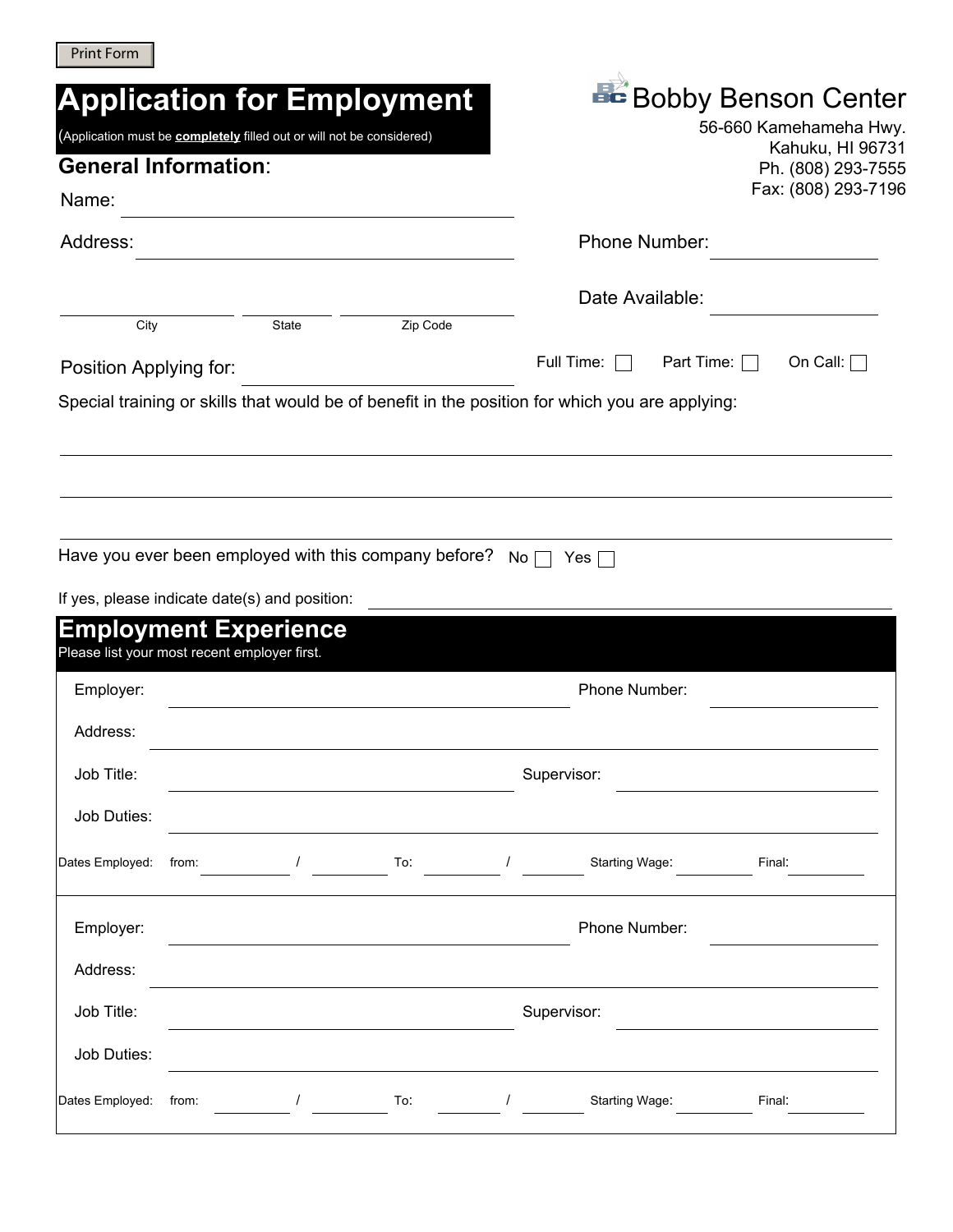| (Continued)                   |                            | <b>Employment Experience</b> |     |             |                            |                |
|-------------------------------|----------------------------|------------------------------|-----|-------------|----------------------------|----------------|
| Employer:                     |                            |                              |     |             | Phone Number:              |                |
| Address:                      |                            |                              |     |             |                            |                |
| Job Title:                    |                            |                              |     | Supervisor: |                            |                |
|                               | Job Duties:                |                              |     |             |                            |                |
| Dates Employed:               |                            | $\prime$<br>from:            | To: | $\sqrt{2}$  | Starting Wage:             | Final:         |
|                               | Employer:<br>Phone Number: |                              |     |             |                            |                |
|                               | Address:                   |                              |     |             |                            |                |
| Job Title:                    |                            | Supervisor:                  |     |             |                            |                |
|                               | Job Duties:                |                              |     |             |                            |                |
| Dates Employed:               |                            | from:                        | To: | $\prime$    | Starting Wage:             | Final:         |
|                               |                            | <b>Work References</b>       |     |             |                            |                |
| 1.                            | Name:                      |                              |     |             | Occupation:                |                |
|                               | Address:                   |                              |     |             | Phone Number:              |                |
| 2.                            | Name:                      | Occupation:                  |     |             |                            |                |
|                               | Address:                   | Phone Number:                |     |             |                            |                |
| 3.                            | Name:                      | Occupation:                  |     |             |                            |                |
|                               | Address:                   | Phone Number:                |     |             |                            |                |
| <b>Educational Background</b> |                            |                              |     |             |                            |                |
|                               |                            | Name of School               |     | City, State | Number of<br>Yrs. Attended | Diploma/Degree |
| Elementary                    |                            |                              |     |             |                            |                |
|                               | Jr. Hight/Intermed.        |                              |     |             |                            |                |
| High School                   |                            |                              |     |             |                            |                |
| College                       |                            |                              |     |             |                            |                |
|                               | Other (trade, etc)         |                              |     |             |                            |                |